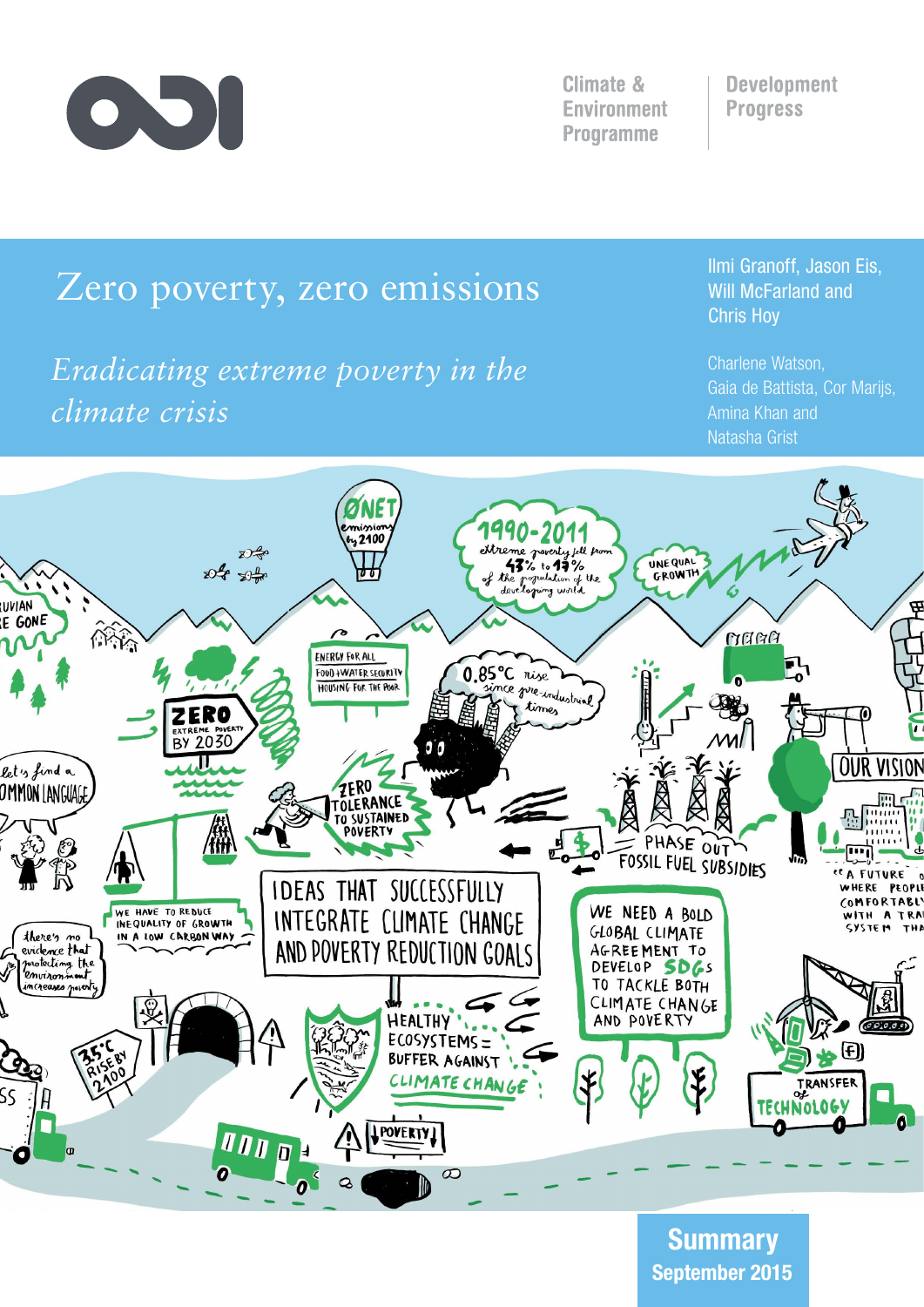# Key messages

- **• Eradicating extreme poverty is achievable by 2030, through growth and reductions in inequality.** Sustained economic growth in developing countries is crucial for poverty eradication, but it is likely to be more moderate and less effective in reducing extreme poverty in the coming decades than the prior ones. Addressing growth and inequality together is far more effective. This requires building poor people's human capital (through nutrition, health and education) and assets, their access to infrastructure, services, and jobs, and their political representation.
- **• Avoiding catastrophic climate change requires global emissions to peak by around 2030 and fall to near zero by 2100.** Nearly all the IPCC's mitigation scenarios indicate that the global economy must reach zero net greenhouse gas emissions before the century's end to hold the global mean temperature rise to less than 2°C, the limit beyond which the world will face 'dangerous anthropogenic interference' with the climate (UNFCCC 2009). Most of these scenarios require global emissions to peak by around 2030, the deadline of our global poverty eradication target.
- **• Unchecked, climate change could draw up to 720 million people back into extreme poverty just as we approach the zero poverty goal.** This estimate factors

in only the most quantifiable impacts on the world's extreme and moderately poor during the period 2030- 2050 if current emissions trends continue, heading toward 3.5°C mean temperature change by the century's end.

- **• Poverty eradication cannot be maintained without deep cuts from the big GHG emitters.** It is policy incoherent for big GHG emitting countries, especially industrialised ones, to support poverty eradication as a development priority, whether through domestic policy or international assistance, while failing to shift their own economy toward a zero net emissions pathway. The costs of adaptation simply become implausible beyond 2°C.
- **• Low emissions development is both necessary for, and compatible with, poverty eradication.** The achievement of global zero net emissions requires action by countries across all levels of development, moving to development strategies that anticipate the need for declining emissions from 2030 toward the zero emissions goal. Evidence to date shows this is compatible with poverty eradication. In the regions of the world home to the extreme poor, studies show that most emissions reductions necessary by 2030 can enhance growth by anywhere between 1.4% and 3.9%.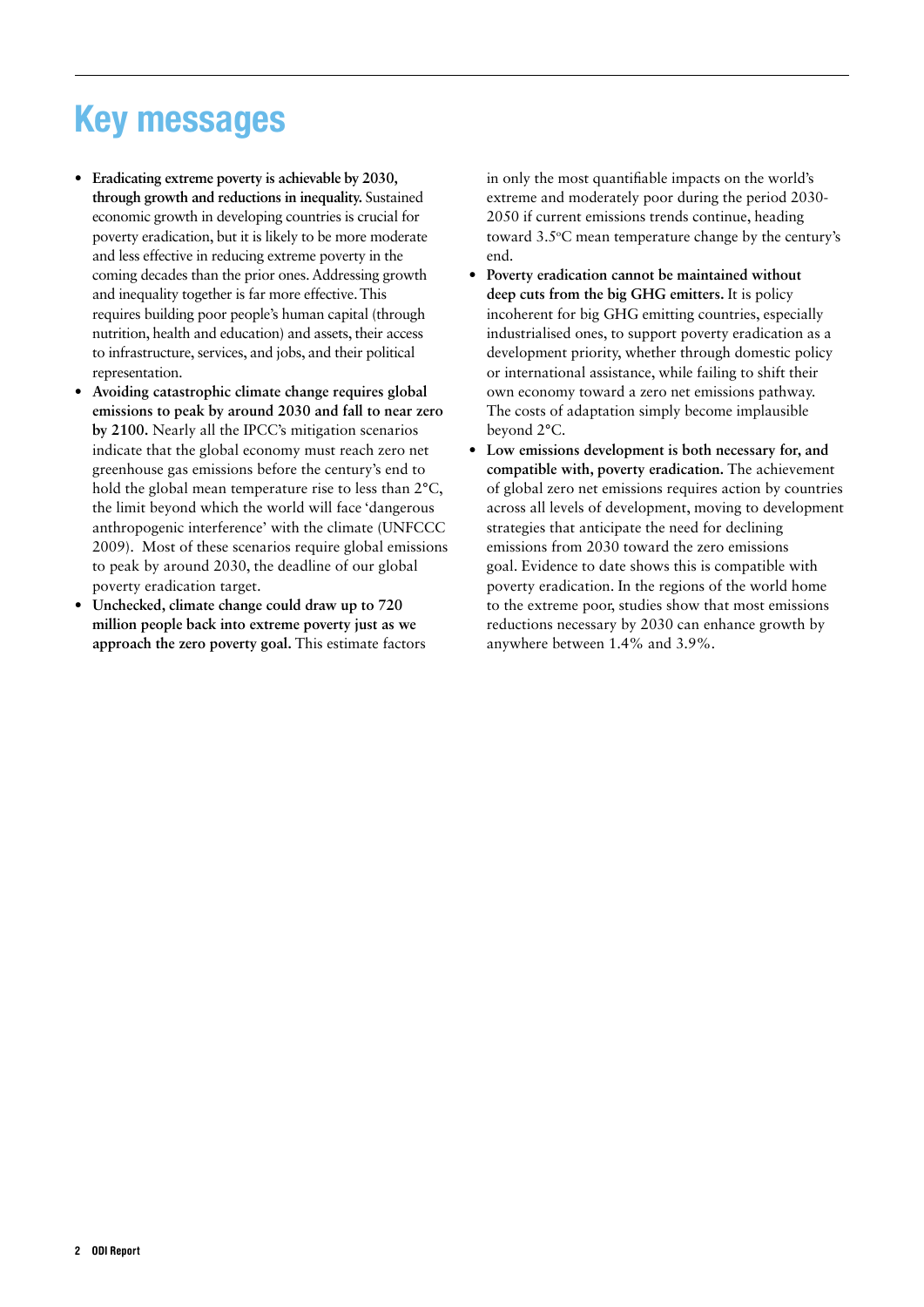# Executive summary

The eradication of extreme poverty is the minimum ethical floor of the global development agenda. With projections suggesting eradication is possible by 2030, the goal of 'zero extreme poverty<sup>1</sup> by 2030' is a compelling objective. It has become a central target underpinning the Sustainable Development Goals, and is one of the few that shows strong progress based on current trends (Nicolai et al., 2015).

Progress over the past two decades has reduced the percentage of people living on less than \$1.25 a day in the developing world—the extreme poor—from 43% in 1990 to about 17% as of 2011. This is a remarkable accomplishment.

However, climate change may limit or even reverse these gains. It will hit the very poor hardest, making it tougher for those in extreme poverty to escape it, and drawing the moderately poor back into extreme poverty. Some climate change is now inevitable. Countries will need even greater ambition, and great support, to adapt and limit impacts on the poor.

But adaptation to climate extremes becomes increasingly implausible, particularly for the poorest, as we move beyond  $2^{\circ}C$  global mean temperature rise. Avoiding surpassing 2°C will require zero net greenhouse gas (GHG) emissions—deep decarbonisation, with any residual emissions offset by GHGs removed from the atmosphere—before the century's end. This too will require prompt, global action: achieving zero net emissions before 2100 will necessitate peaking global emissions by around 2030, the same timeframe forecast for the eradication of extreme poverty.

To achieve zero emissions, and indeed to peak in the next couple of decades, all countries need to transform their economies. Developed countries must make the deepest and most urgent cuts against their current emissions: their emissions peak has passed. If they are serious about eradicating poverty, deep domestic GHG cuts are part of their obligation. But middle and low-income countries must also ensure their current investment choices reduce their forecast emissions, and that they anticipate a rapid peak and decline in emissions as part of their development path.

This presents a global challenge that some argue conflicts with the goal of eradicating extreme poverty. However, early evidence suggests low-emission economic development, although radically different from historic experience, is consistent with the combination of moderate, sustained and pro-poor growth and reductions

in inequality needed to eradicate poverty. The impact of unchecked climate change creates an insurmountable challenge for the zero poverty target, but climate change mitigation need not.

This paper finds that the goal of zero net emissions is compatible with eradicating extreme poverty and is, indeed, necessary to sustain such achievement. However, their achievement depends on the nature and quality of growth and how it is achieved over the next decades.

## Pathways to zero extreme poverty: sustained, more equal and pro-poor growth

Various projections conclude that the effective eradication of extreme poverty is feasible by 2030. It is, albeit more challenging than the projections lead one to believe. These projections depend on overly optimistic assumptions about the scale of future economic growth, its uniformity across sectors and countries, and impact on poverty reduction. We face 'diminishing returns' in terms of poverty reduction from growth, given the location and structure of the poverty that remains, with more concentrated in states with a poorer record of growth and equity, a more fragile political environment and a less diversified and stable economic structure.

Economic growth is still crucial: a threshold of moderate and sustained economic growth over the next several decades is necessary under nearly all povertyeradication scenarios, but it is likely to be more moderate and less effective in reducing extreme poverty in the coming decades than many projections suggest. Ensuring we achieve the goal of zero extreme poverty by 2030 will therefore require a reorientation, not simply a replication, of experience over the past two decades. It is also vital to reduce the inequality of the benefits of that growth.

Addressing growth and inequality together is far more likely to reduce poverty than a strategy reliant on attempts to maximise growth alone, based on unrealistic projections. Indeed, extreme poverty could be solved overnight if the inequality of wealth was addressed. Of course, direct redistribution of wealth, through policies like cash transfer programmes, is a partial solution limited to certain circumstances. Nevertheless, it points to the need to ensure that growth is targeted to the improvement in the consumption and productivity of poor people specifically.

1 By most measures, including here, zero extreme poverty means reaching a global rate of extreme poverty of 3% (Ravallion, 2013).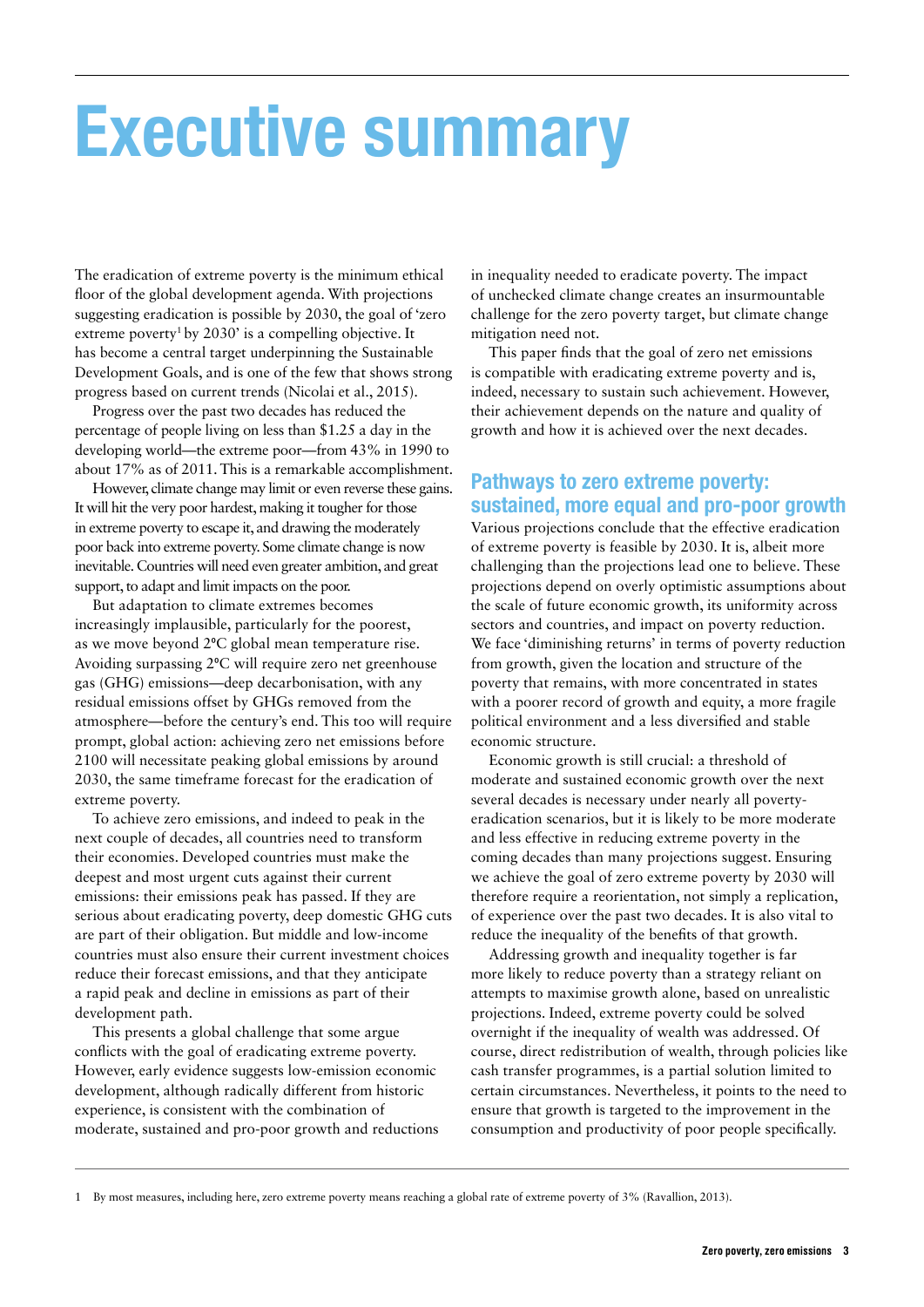Robust poverty eradication must generate the circumstances in which the extreme poor can productively participate in the macro-economy. Drawing from the work of the Chronic Poverty Advisory Network (CPAN, 2014), we focus on five factors that ensure growth is pro-poor:

- **• Boosting human capital**, investing in the nutrition, health and education of poor people.
- **• Asset accumulation**, ensuring that improvements in land, livestock, physical capital and credit accumulate to poor people.
- **• Improving pro-poor infrastructure and services**, ensuring that investments in infrastructure and services like energy, water and transport are designed to benefit the poor directly.
- **• Increasing employment opportunities**, with economic and labour policies designed to create opportunities for the poorest.
- **• Enhancing governance and political representation**, ensuring poor people have access to justice and the rule of law, along with mechanisms through which their own expressions of their interests are reflected in public policies.

Any poverty reduction strategy will need to consider growth and this broader range of factors that shape whether growth benefits poor people. Sustained, pro-poor growth, even if at more moderate but realistic rates, is likely to provide the best chance of reaching our collective goal of zero extreme poverty by 2030. Up to 720 million people are at risk of facing extreme poverty from

## The impact of climate change on poverty: the pyrrhic victory of high-carbon growth

The above may provide a road map to poverty eradication by 2030, but sustaining poverty reduction also relies on curbing climate change. Due to historical greenhouse gas (GHG) emissions, the globe is likely committed to global warming of  $1.5{\text -}2^{\circ}C$  on average before the century's end. Poverty eradication efforts will be slowed, and maintaining them will be harder, unless development ambitions factor in adaptation and resilience-building. Adaptation to climate extremes becomes increasingly implausible, particularly for the poorest, as we move beyond a  $2^{\circ}C$ average. Avoiding these catastrophic impacts requires large structural changes to put the world on a trajectory toward global peaking emissions around 2030 and zero net emissions before 2100.

The alternative is that governments do nothing beyond current policies and the climate heads toward 2°C mean temperature change by  $2050$  and  $3.5$ °C by  $2100$ . Under this 'business-as-usual' scenario (BAU), millions of people will fall back into extreme poverty. There is copious research evidencing that climate change from this BAU scenario will impact the world's poor the hardest, but few have tried to quantify the numbers of poor people affected and its impact on poverty eradication targets. To bring home the scale of unmitigated climate change on poverty reduction, we have put together a cautious estimate, synthesising data on only the most quantifiable impacts for the period 2030-2050 on





*Authors' calculations based on data from multiple sources (see section 3.2.b for citations and method) Opaque bars show main estimates; transparent bars show highly conservative estimates.*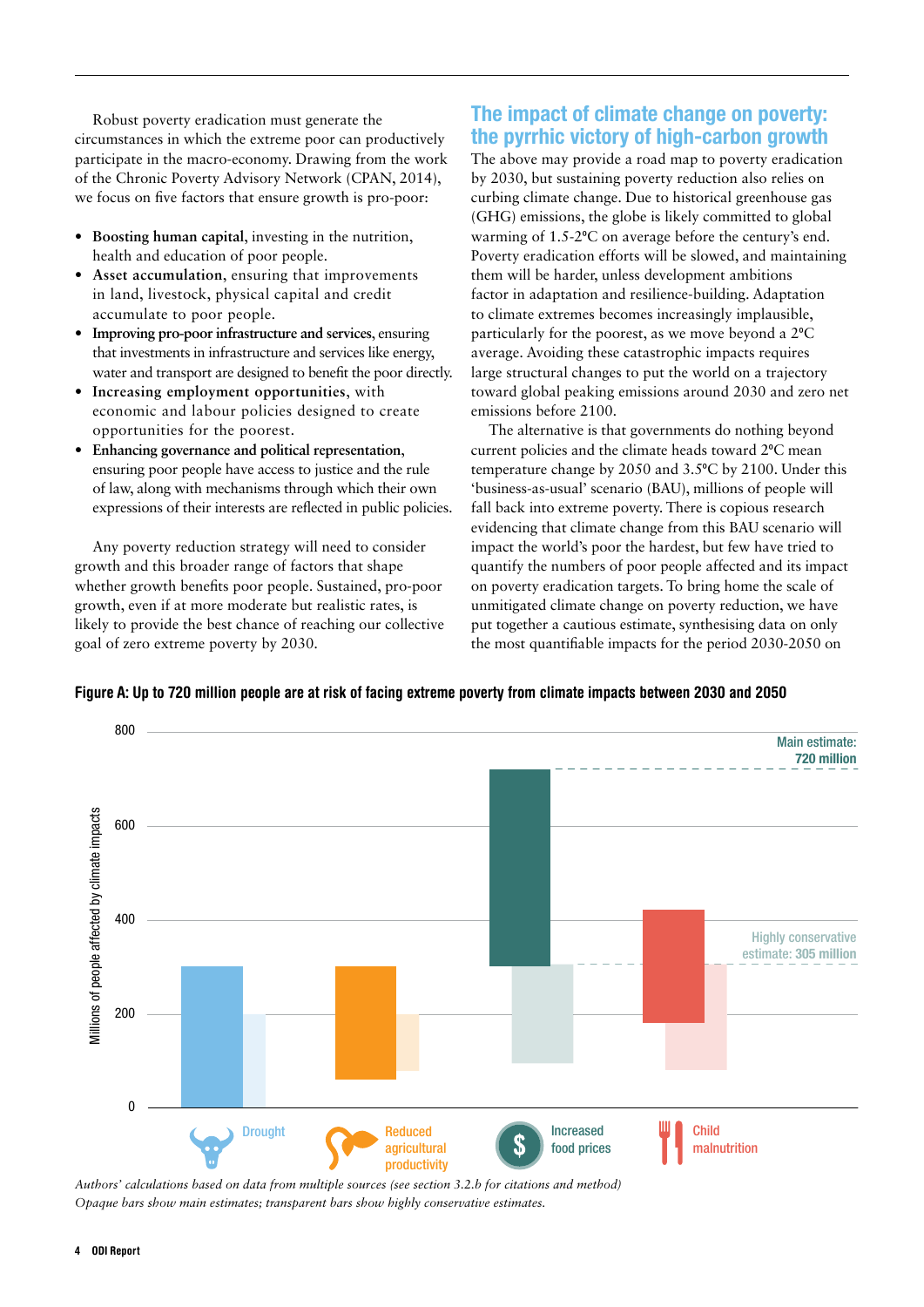the extreme poor and those just beyond extreme poverty but at risk of being dragged back in.

*Analysing only the most quantifiable impacts under business as usual, we estimate that climate impacts put up to 720 million people at risk of facing extreme poverty from 2030 to 2050 under BAU*. This is about the same number of people who exited extreme poverty in the last two decades of record development progress (Povcal, 2015).

These calculations derive from pathways tracing the impact of climate change on just four factors affecting poverty that have the most robust and easily quantifiable evidence (see Figure A): the productivity of primary sectors, food prices, effects on childhood malnutrition and stunting and increased droughts. It is likely that the numbers shown would be much higher if other impact pathways were considered, such as sea-level rise, urban vulnerability, higher incidence of airborne diseases and secondary impacts on child and female education, fertility and conflict. The impacts of climate change will also reduce the underlying economic growth that supports poverty eradication, producing an indirect drag on efforts to eradicate extreme poverty.

### Achieving zero extreme poverty on the path to zero net emissions

The above makes it clear that a pathway toward zero net emissions is necessary to sustain poverty eradication. This reaffirms, among other things, the clear need for domestic mitigation by the world's largest emitters and for an international agreement capable of addressing the interdependency of effective climate action. It also

positions poverty eradication as a catalyst for more ambitious action on climate change.

However, the achievement of global zero net emissions requires action by countries across all levels of development. While the actions are somewhat different, the time period over which economies must be radically redesigned is not significantly altered by a country's economic status. Even countries where extreme poverty remains will have to move to growth and development strategies anticipating the need for declining emissions from about 2030 if climate change is to be averted.

A zero net emissions pathway may be necessary to avoid exacerbating poverty, but low-carbon development must also be sufficient for poverty eradication if the zero-zero goals are to be compatible. There is mounting evidence that it is.

First, it is important to recognise that many of the most important poverty reduction measures have little to do with emissions. Literal redistribution alone could theoretically eradicate extreme income poverty nearly instantly with little effect on the global economy and equalising policies that temper income inequality may be a necessary condition for eradicating extreme poverty (Greenhill et al, 2015).

All scenarios also require sustained growth. This paper looks at each of the most methodologically robust analyses focused on the two regions that are home to most of the world's extreme poor: Sub-Saharan Africa and Asia.

A set of marginal abatement cost (MACC) analyses show at least the first 15-30% of emissions reductions compared to BAU between now and 2035 are growth enhancing. Figure B shows these growth enhancing measures would get us much of the way toward the emissions reductions compatible with a zero net emissions path based on our

#### Table A: Key climate mitigation actions and their impact on the livelihoods of the extreme poor

| <b>Mitigation action</b>                                         | Distribution related impact on the extreme poor                                                                                                                                                                            |
|------------------------------------------------------------------|----------------------------------------------------------------------------------------------------------------------------------------------------------------------------------------------------------------------------|
| Climate-smart agriculture practices                              | Direct increase of agricultural productivity and income for those in extreme poverty.<br>Direct increase in the value of land for poor land-owners.<br>Increased resilience and reduced risk of large income fluctuations. |
| Increased public transport                                       | Reduction in health-related costs from air pollution.<br>Greater mobility at lower cost, which expands employment opportunities and net benefits.                                                                          |
| Low-emissions waste management                                   | Reduction in health-related costs from poor sanitation.                                                                                                                                                                    |
| Reduced subsidies for fossil fuels and fertiliser                | Increase in the income of those in extreme poverty due to better-targeted technical and cash transfers.                                                                                                                    |
| Distributed renewable energy (electric and<br>household thermal) | Reduction in health-related costs from indoor pollution.<br>Access to energy at lower cost than high-carbon alternatives.                                                                                                  |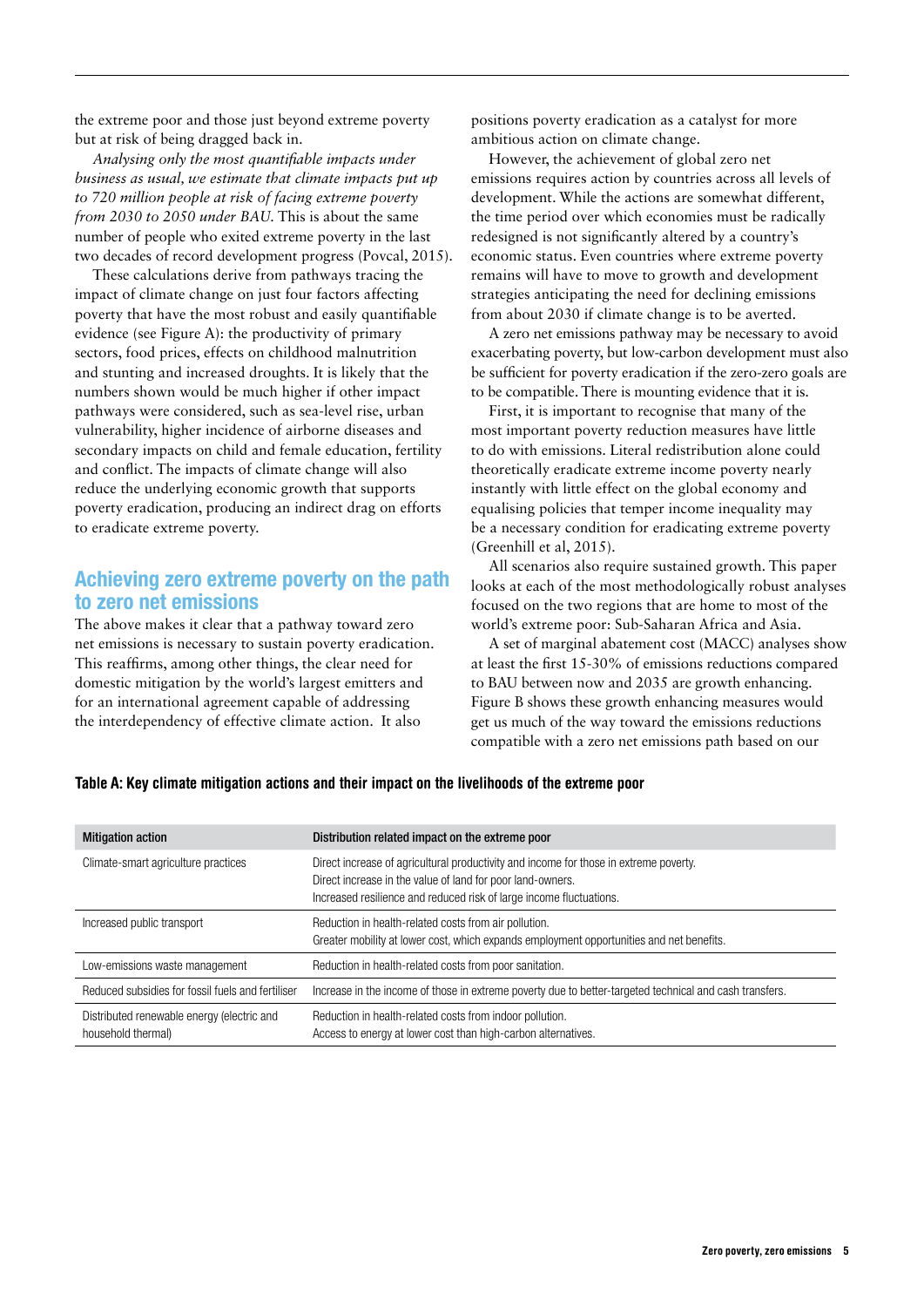calculations from IEA and IPCC data. However, these are 'incremental' analyses that look only at emissions reductions in existing sectors with no structural change to the economy.

Analysis that considers transformation of major systems, like energy, project that such measures reduce emissions by one-third compared to BAU and improve GDP by 3.9% in India, 2.4% in Indonesia, 2% for leastdeveloped African countries, 1.4% for China and 1.6% for other ASEAN countries, although one earlier outlier study showed a 3.3% decline for India (IEA, 2012).

The above analyses do not consider economic impacts not factored in by the market but easy to estimate the economic value of, such as reduced illness and death from air pollution. Once these are included, the benefits of low carbon growth rise even higher. The recent New Climate Economy Report concluded that up to 50%, and possibly up to 90%, of the emissions reductions required by 2030 could be achieved at no cost to economic growth, when considering both co-benefits and a wider range of 'transformational' approaches. A recent World Bank study found India and China's emission could be reduced by nearly a third at no or 'negative' costs in two sectors alone energy efficiency and clean transport—when improved air quality was taken into account (Akbar et al., 2014).

A few studies estimate that moving to a net zero emissions pathway will have a potential negative impact on growth rates or, at best, provide a low positive impact on growth rates up to 2050 compared to BAU.<sup>2</sup> This is equivalent to the loss of only 6 to 24 months of economic growth by 2030 compared to BAU, too small a cost to place a major check on well-targeted poverty eradication efforts. In addition, these studies may overestimate the impact of slowing growth rates compared to BAU, as they ignore the economic costs of climate impacts in that period (New Climate Economy, 2014).

The compatibility of pursuing low carbon growth with eradicating poverty is reinforced when considering that poverty eradication is also crucially about the structure and equality of growth, and not merely its magnitude. Aside from their impacts on national-level economic growth, positive or negative, individual climate actions can have many direct benefits for poor people, whether improving their productivity, enhancing their access to public services or reducing their exposure to pollution. These goals are crucially about the quality of growth. If the goals of zero net emissions and zero extreme poverty are considered together by policy makers, a low-carbon pathway can support a reorientation toward the more pro-poor growth that will be required to ensure poverty eradication by 2030. Achieving this will require institutional and technical capacity, as well as financing, with a focus on programmes and investments for the poor, Table A sets out some key actions to mitigate the impact of climate change, their impacts on the poor (i.e. 'distributional impacts'), and how to make these actions pro-poor.

#### Policy implications

The international development community needs concrete and discrete development priorities in order to direct a critical mass of attention and direction to the biggest global challenges. Poverty and development are complex and multidimensional, reflected in the breadth of the proposed Sustainable Development Goals. However, we are rich in nuance and poor in focus. This report emphasises lasting poverty eradication as both the moral minimum floor of our development effort and challenging to achieve, all the more so in the face of the climate crisis.

To achieve lasting zero poverty, development efforts must be more pro-poor and low-emission. In policy terms, this implies that:

- **• Poverty eradication is possible by 2030, through growth and reductions in inequality.** Economic growth in developing countries is crucial for poverty eradication, but it is not enough. Addressing growth and inequality together is far more likely to reduce poverty, requiring targeted measures that focus on the building poor people's human capital (through nutrition, health and education), their opportunity to accumulate assets, their access to infrastructure, services, and jobs, and political representation. It will also need to contend with the impacts of climate change.
- **• Poverty eradication cannot be maintained without deep cuts from the big GHG emitters.** It is policy incoherent for big GHG emitting countries, especially industrialized countries, to support poverty eradication as a development priority, whether through domestic policy or international assistance, while failing to shift their own economy toward a zero net emissions pathway. Developed countries that want to show leadership in fighting extreme poverty globally need to cut domestic emissions to deliver on their ambition, and also redouble their efforts to support developing countries achieve low-carbon, resilient development.
- **• Low emissions development is both necessary for, and compatible with, poverty eradication.** Emerging economies need to plan for peaking emissions and a zero net emissions target. There is an increasing body of evidence showing that many, if not most emissions reductions opportunities in developing countries are actually growth enhancing. The size and timing of emissions reductions is subject to considerable debate, often related to what constitutes a 'fair' division of responsibility between richer and poorer countries. The need for international support for many developing countries remains of high importance, *but this is true of BAU and low-carbon growth alike.* The issue is whether development ambitions are orientated towards a low-carbon pathway to lasting poverty eradication or a BAU pathway to poverty reduction that may be, at best, temporary.

<sup>2</sup> Some macroeconomic studies of the impact of moving to a net zero emissions pathway on growth up to 2050 tend to estimate cumulative impacts of +1% to -3% of GDP over this period compared to BAU.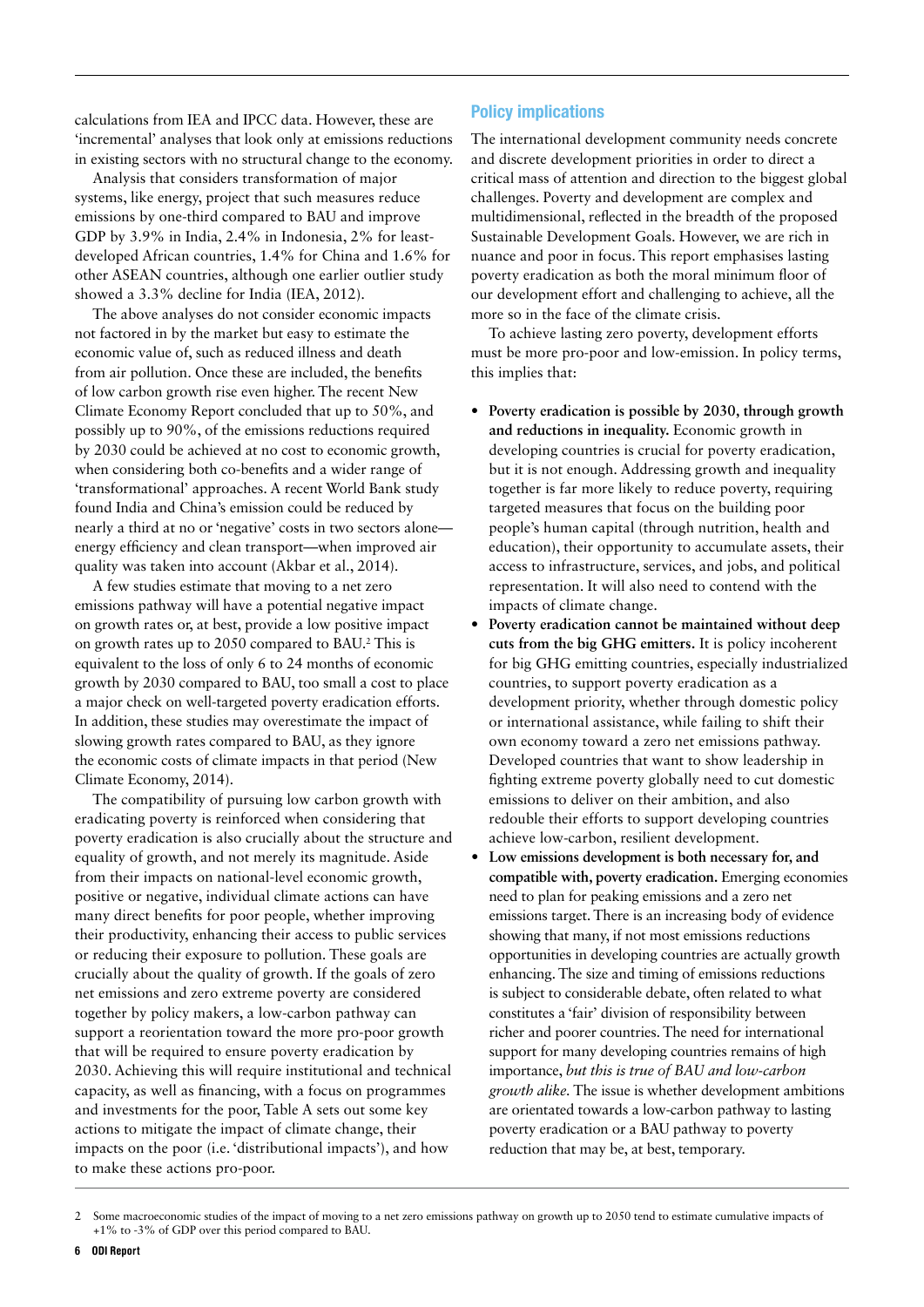#### Figure B: Most of the GHG emissions reductions in developing countries are growth enhancing

## Most GHG emissions reductions in developing countries are growth enhancing

Analyses of developing Asia and Africa show that the low-emissions development necessary in the next two decades for a zero net emissions pathway is growth enhancing. The six most robust studies are shown below grouped by methodology, with estimated growth impact indicated where available.

#### Sector and macroeconomic studies incorporating transformational change



#### MACC analyses of incremental changes to existing sectors with no structural change to the economy